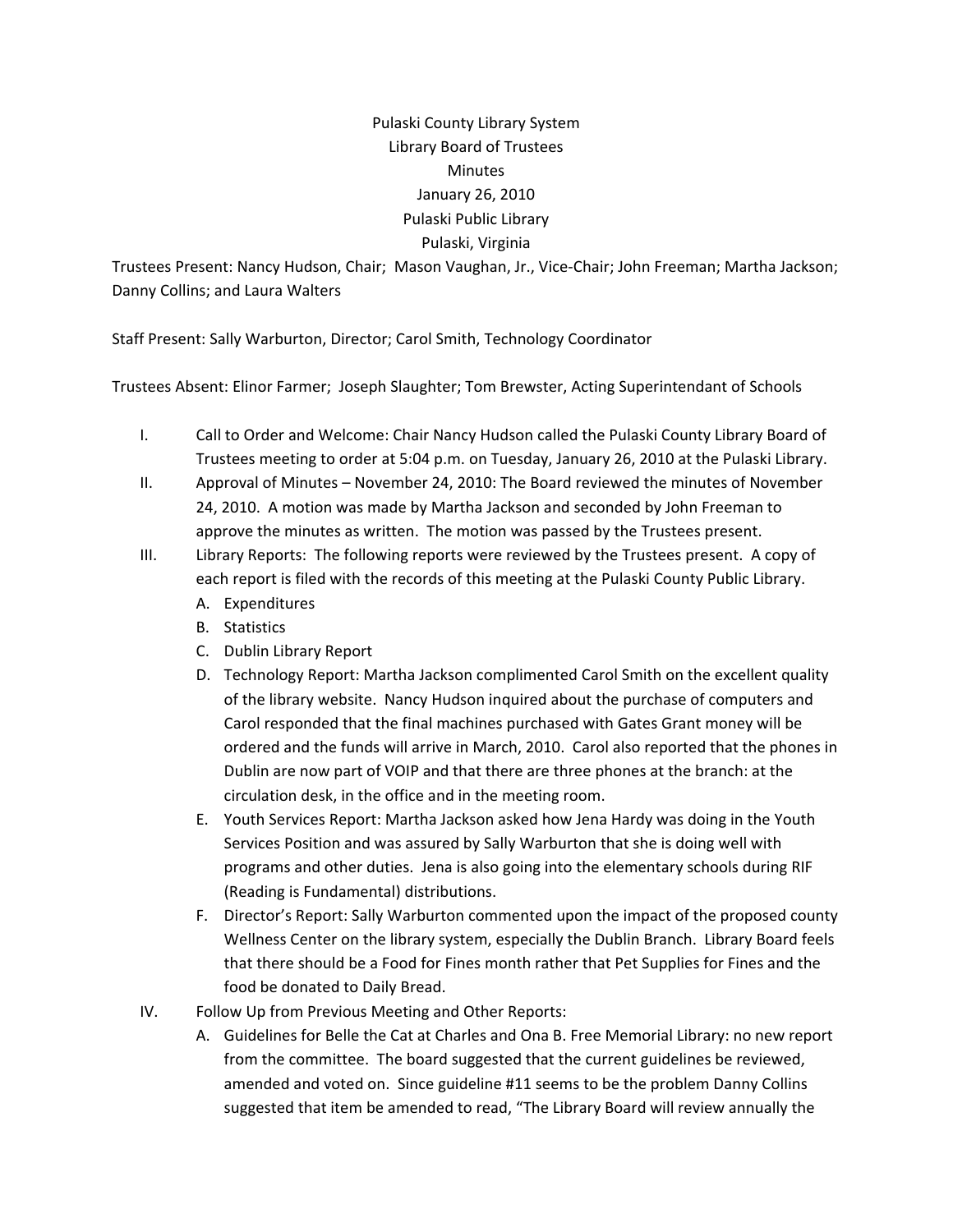care of and protection of Belle, the library staff and the public. If the above stipulations are not met, the Library Board will find a new home for Belle." References to "Friends of the Library" will be changed to "Friends of Belle". Danny Collins made a motion that the guidelines be adopted with these changes. Martha Jackson seconded the motion and it was passed unanimously.

B. Library Policy: Collection Development Policy will be reviewed in February, 2010.

V. New Business

- A. FY 2010/11 Budget: Sally Warburton advised the board that staff is preparing the proposal for a budget for FY 2011. The county has requested a 10% reduction in FY 2009/10 budget which will probably only be possible with a decrease in library hours and personnel. The board will be kept informed.
- VI. Adjournment: Chair Nancy Hudson entertained a motion to adjourn the Library Board of Trustees at approximately 6:15 p.m. Danny Collins moved to adjourn. John Freeman seconded the motion. The motion was unanimously approved by the Trustees present.

The next scheduled meeting of the Library Board is Tuesday, February 23, 2010 at 5:00 p.m. at the Charles and Ona B. Free Memorial Library in Dublin, Virginia.

> Respectfully submitted, Nancy Hudson, Chair Sally Warburton, Recorder

Approved: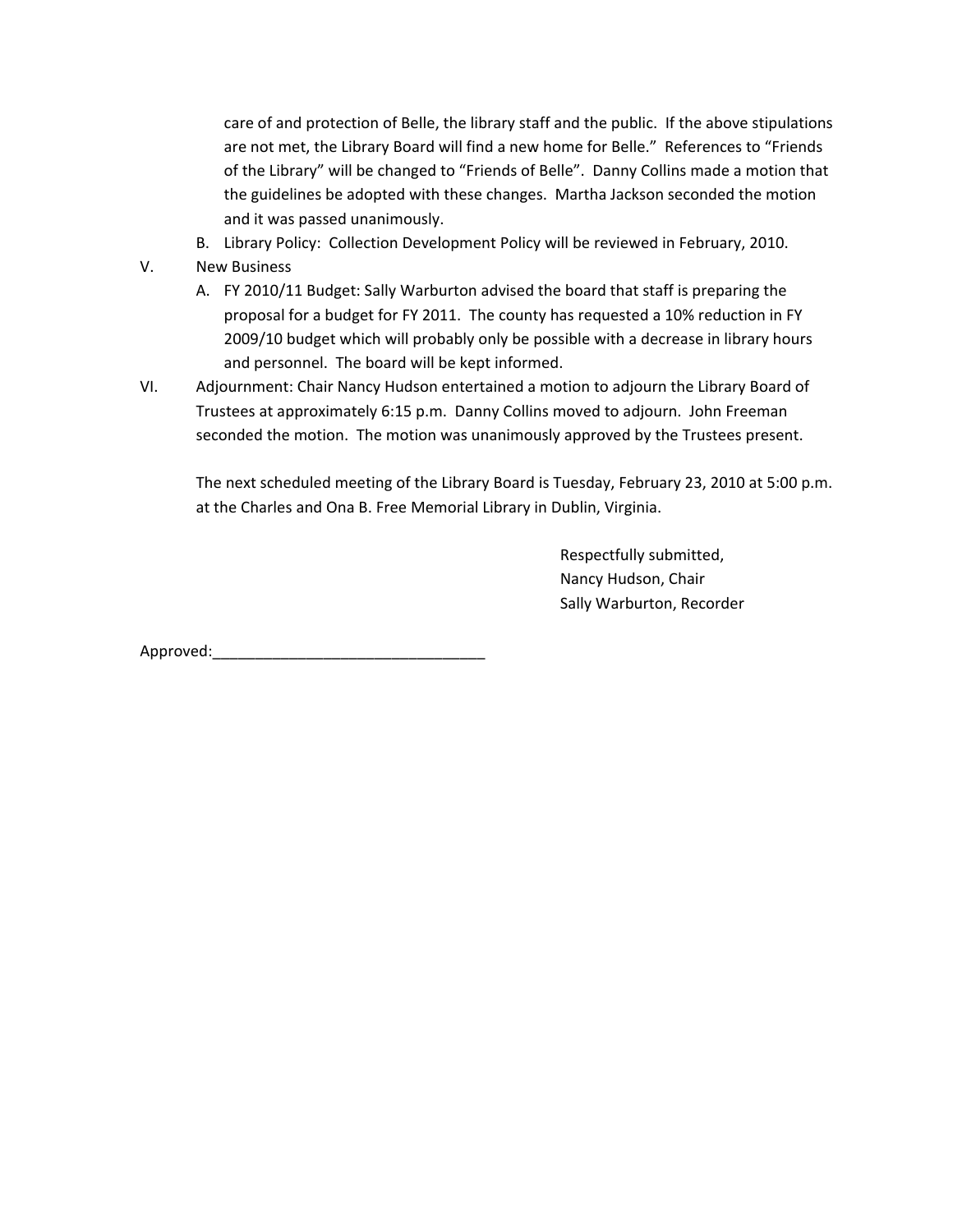The following suggestions are for the care of Belle, to follow the insurer's suggestions, to better serve the public, and to protect both the cat and the citizens of Pulaski County.

- 1. The water fountain at Free Memorial Library will be kept covered at all times. This protects the public and will eliminate the need to try to retrain Belle as the fountain will be inaccessible to her.
- 2. Belle will be brushed daily.
- 3. The litter box will be cleaned daily and completely changed on a weekly basis.
- 4. Belle will have yearly veterinarian visits for shots and a complete check‐up. The Humane Society has volunteered to provide this service. A cat carrier will be provided by the Humane Society. A copy of the Veterinary record will be kept at the Dublin Library as well as at the main library in the event that a patron makes an inquiry.
- 5. Belle's claws will be clipped on a weekly basis.
- 6. All cat bedding, blankets, toys, etc. will be washed or replaced as needed.
- 7. Belle will be kept out of the kitchen when groups meeting at the library are serving refreshments.
- 8. An account of all donations for Belle's care, maintenance and expenses will be kept and verified with receipts. A monthly financial statement will be provided to the Library Board by the staff of the Dublin Library and a yearly audit will be conducted by someone approved by the Library Board.
- 9. A notice will be posted on the front door of the Dublin Library and on the website to include the information that a cat is on the premises, in case of allergies or concerns patrons may call ahead to request the cat be removed from the public areas and a statement that the library is not liable.
- 10. All care and maintenance for Belle will be done by volunteers (staff and public) and documented on a volunteer sign‐up sheet and schedule. This will be checked on a regular basis by the Library Director.
- 11. The Library Board will review annually the care of and protection of Belle, the library staff and the public. If the above stipulations are not met, the Library Board will find a new home for Belle.

The following items are suggested for purchase/consideration by the Library or Friends of Belle:

A new vacuum cleaner with HEPA filter. The cleaner at Dublin Library is in need of repair and may not be safe.

Filters in heating & air conditioning systems be replaced on a more regular basis with HEPA filters.